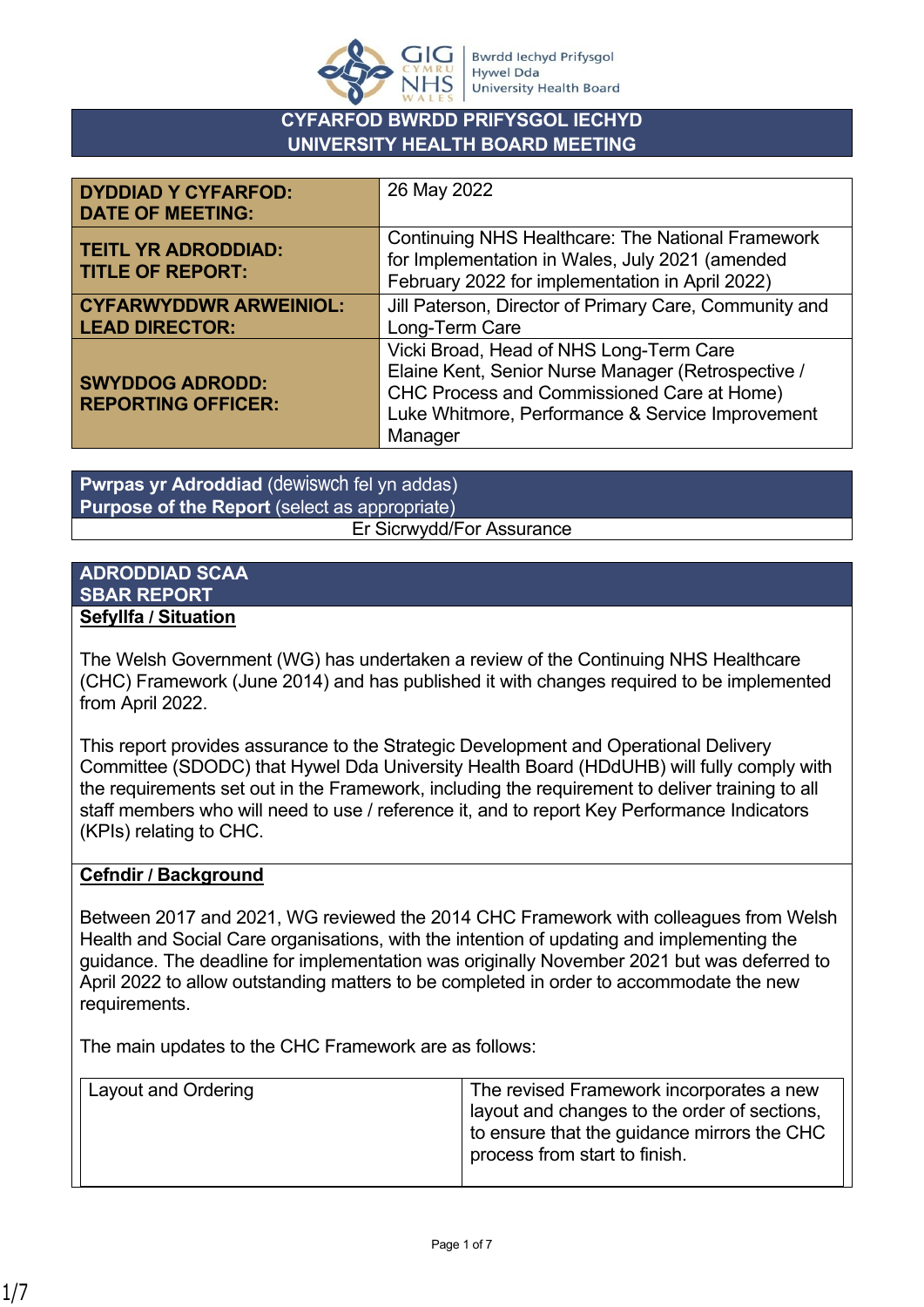|                                                             | In addition to the changes to the layout of the<br>Framework, the following amendments have<br>been made:<br>All references to the now redundant<br><b>Complex Care Information &amp; Support</b><br>site have been removed.<br>All annexes have been moved to the<br>end of the document and references<br>to Framework.<br>Legislation has been updated, most<br>notably aligning requirements to the<br>provisions within the Social Services<br>and Well-being (Wales) Act 2014.                                                                                                                      |
|-------------------------------------------------------------|-----------------------------------------------------------------------------------------------------------------------------------------------------------------------------------------------------------------------------------------------------------------------------------------------------------------------------------------------------------------------------------------------------------------------------------------------------------------------------------------------------------------------------------------------------------------------------------------------------------|
| Section 1 - Introduction                                    | Includes information on Welsh Language<br>requirements.                                                                                                                                                                                                                                                                                                                                                                                                                                                                                                                                                   |
| Section 2 - CHC Policy                                      | Includes additional information on the key<br>roles and responsibilities of each of the<br>organisations involved, the individual and / or<br>their family members, carers, and advocates<br>throughout the CHC assessment process.<br>Emphasises the importance of practitioners<br>providing the CHC Booklet to individuals and<br>/ or their family members, carers, and<br>advocates as soon as it is determined that<br>the individual may have a Primary Health<br>Need (PHN).<br>Emphasises the importance of appropriate<br>communication.<br>Includes a CHC eligibility assessment<br>flowchart. |
| Section 3 – Before an Assessment for CHC                    | Includes additional information on Consent,<br>Capacity, the sharing of information, and<br>Best Interest decisions.<br>Includes additional information relating to the<br>use of the Checklist.                                                                                                                                                                                                                                                                                                                                                                                                          |
| Section 4 – The Assessment of Eligibility for<br><b>CHC</b> | There is no intention for changes made to the<br>Framework to impact on the eligibility<br>threshold for CHC, which is well-established<br>and based on the consideration of a PHN.<br>Includes additional information on ensuring<br>screening for, and assessments of, eligibility                                                                                                                                                                                                                                                                                                                      |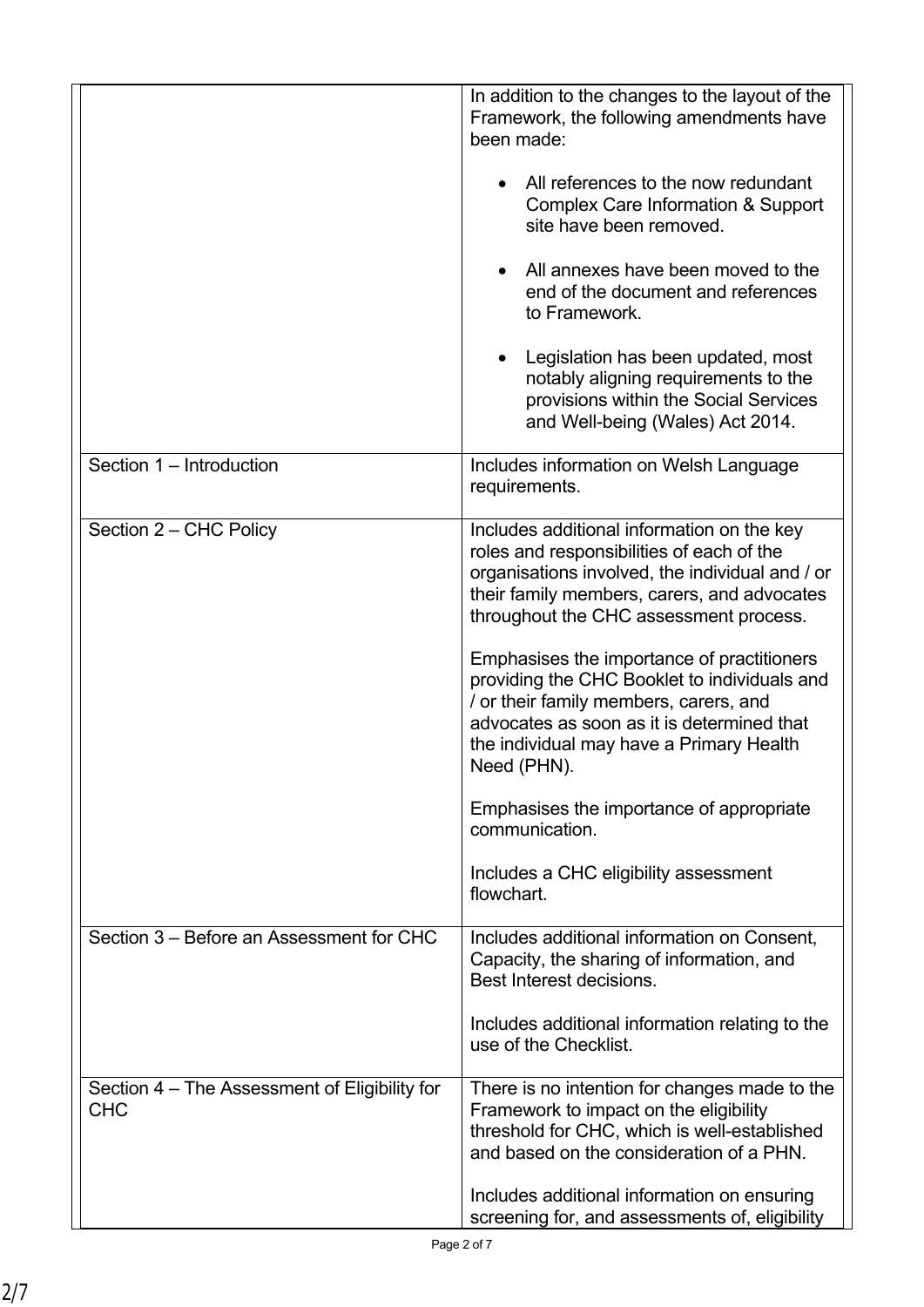|                                           | for CHC should be undertaken at the<br>appropriate time and location when any<br>ongoing needs are known.                                                                                                                                                                                     |
|-------------------------------------------|-----------------------------------------------------------------------------------------------------------------------------------------------------------------------------------------------------------------------------------------------------------------------------------------------|
|                                           | Explains how an individual's eligibility for<br>CHC should be based on the totality of their<br>needs, and how, regardless of the outcome,<br><b>Health Boards and Local Authorities must</b><br>consider whether a multidisciplinary<br>assessment has identified issues to be<br>addressed. |
|                                           | Includes additional information on how, by<br>when and by whom the Decision Support<br>Tool (DST) should be completed, and minor<br>changes to the definitions of some domains<br>of needs. Domains of needs reordered so<br>individuals' needs are considered in a more<br>logical order.    |
|                                           | Includes additional information on the role<br>and membership of the Multidisciplinary<br>Team (MDT).                                                                                                                                                                                         |
|                                           | Includes additional information on how the<br>individual should be engaged in the eligibility<br>process, how recommendations are reached<br>and recorded, and how any final decision is<br>communicated.                                                                                     |
|                                           | Includes information on how assessments<br>must be completed during pandemics and<br>other emergency situations, to ensure<br>individuals continue to receive the care and<br>support they need.                                                                                              |
| Section 5 – Service Provision and Reviews | Includes additional information on<br>arrangements for ongoing monitoring and<br>management of care for adults under part 4<br>(Meeting Needs) of the Social Services and<br>Well-being (Wales) Act 2014.                                                                                     |
|                                           | Includes references to the Responsible Body<br>Guidance for the NHS in Wales.                                                                                                                                                                                                                 |
|                                           | Includes additional information on well-<br>managed needs, with a strong emphasis on<br>how there should be no gap in the provision<br>of care, and that individuals eligible for CHC<br>should be supported in their own home.                                                               |
|                                           | Includes additional information on the<br>interface between direct payments and CHC                                                                                                                                                                                                           |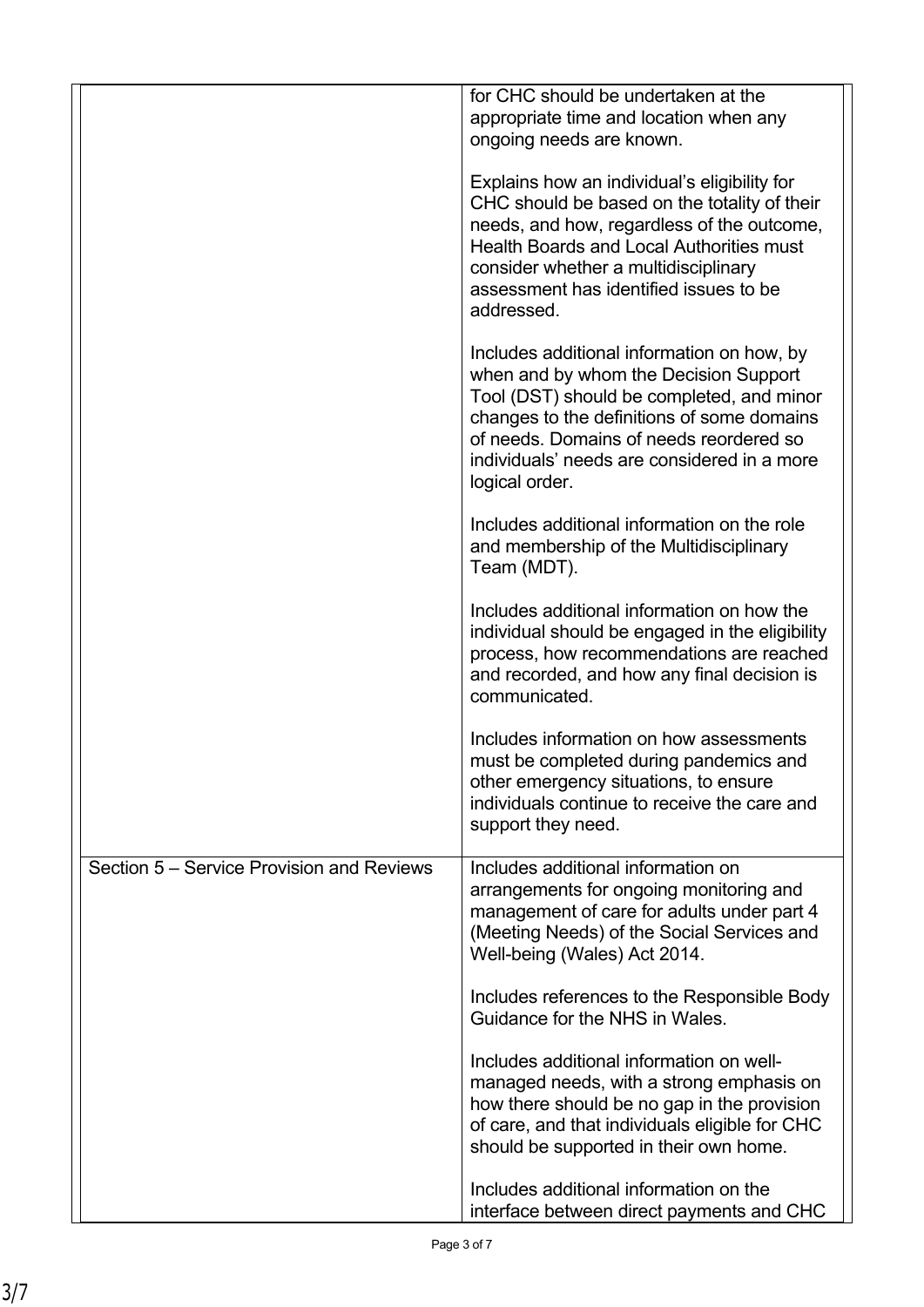|                                          | and how organisations can provide<br>individuals with a voice and control in respect<br>of their health and social care needs.                                                                                                                                                                                                                        |
|------------------------------------------|-------------------------------------------------------------------------------------------------------------------------------------------------------------------------------------------------------------------------------------------------------------------------------------------------------------------------------------------------------|
|                                          | Clarifies the purpose of the 3-month and 12-<br>month reviews and how they should be<br>undertaken.                                                                                                                                                                                                                                                   |
| Section 6 – Links to other Policy Areas  | Includes refreshed links to existing<br>provisions.                                                                                                                                                                                                                                                                                                   |
|                                          | Clarifies and strengthens the wording around<br>aftercare services for mental health services<br>and deprivations of liberty.                                                                                                                                                                                                                         |
|                                          | Reinforces provisions around transitional<br>arrangements for children and young people<br>entering adult CHC services at the age of 18.                                                                                                                                                                                                              |
| Section 7 – Disputes and Appeals Process | Includes the requirement for Health Boards<br>to explain to individuals the arrangements<br>and timescales for managing a review of their<br>eligibility decision.                                                                                                                                                                                    |
|                                          | Includes timescales for appeals:                                                                                                                                                                                                                                                                                                                      |
|                                          | An individual or their representative<br>should inform the Health Board in<br>writing of their intention to appeal a<br>decision on eligibility for Funded<br>Nursing Care (FNC) or CHC within 28<br>days of receipt of the eligibility<br>decision letter. Requests made after<br>this time will only be considered in<br>exceptional circumstances. |
|                                          | An individual or their representative<br>should submit their appeal (in writing)<br>against an eligibility decision for FNC<br>or CHC within 6 months of receipt of<br>the eligibility decision letter. Requests<br>made after this time will only be<br>considered in exceptional<br>circumstances.                                                  |
|                                          | Includes a requirement for an unresolved<br>dispute within the MDT regarding an<br>eligibility recommendation to be escalated<br>within 48 hours to ensure prompt                                                                                                                                                                                     |
|                                          | consideration of the individual's needs.                                                                                                                                                                                                                                                                                                              |
| Section 8 - Retrospective reviews        | Includes information on the 2-stage<br>Retrospective Claims process (established in                                                                                                                                                                                                                                                                   |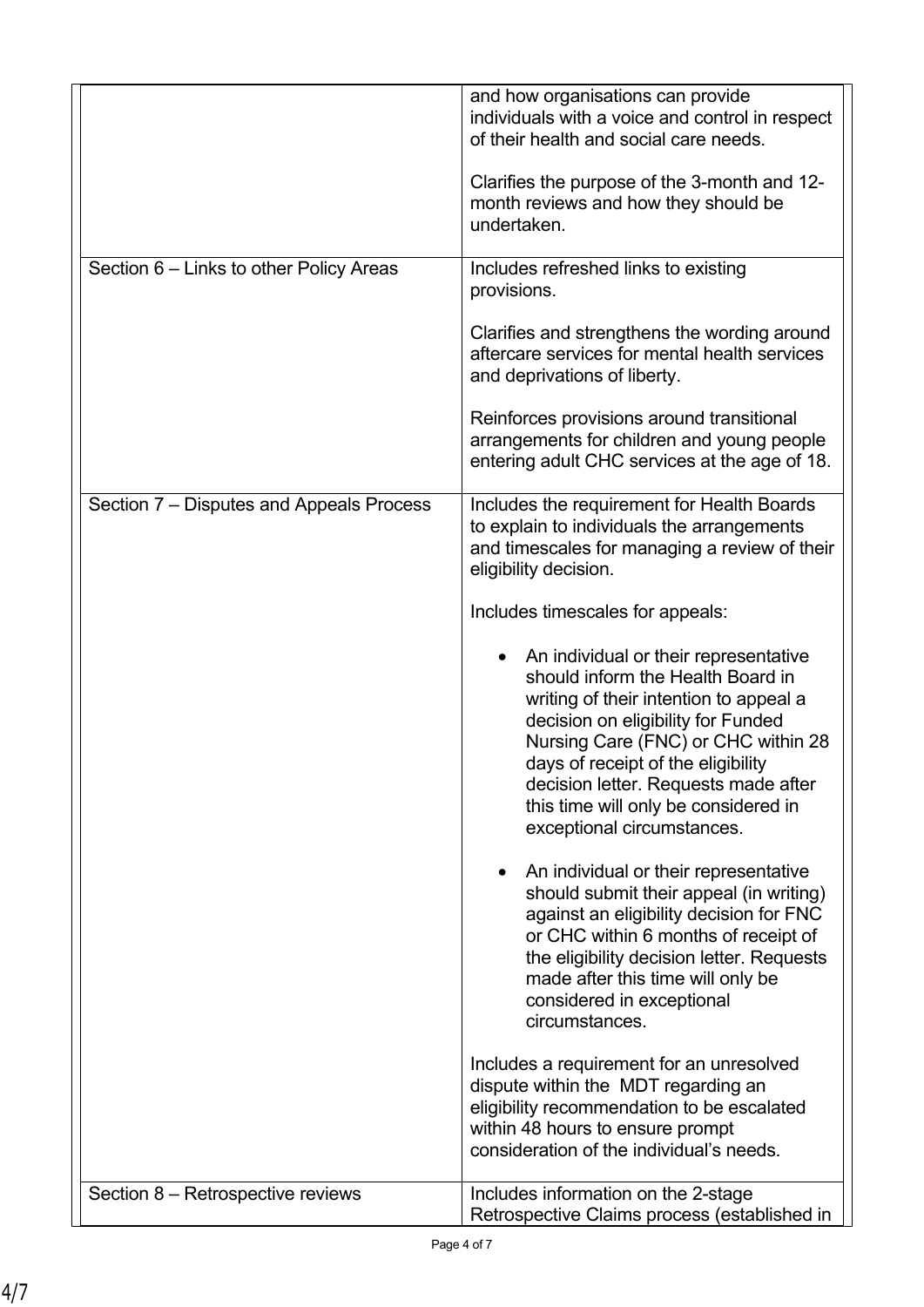| April 2019) to allow for effective, timely and<br>correct resolution of these Claims.                                                                                                                                                                                                                                                                                                                                                                                                                                                                     |
|-----------------------------------------------------------------------------------------------------------------------------------------------------------------------------------------------------------------------------------------------------------------------------------------------------------------------------------------------------------------------------------------------------------------------------------------------------------------------------------------------------------------------------------------------------------|
| Stage 1 – Employ the CHC Checklist Tool to<br>identify triggers for eligibility.                                                                                                                                                                                                                                                                                                                                                                                                                                                                          |
| Stage 2 - Where triggers are found, the<br>information in the chronology will be<br>reviewed and assessed against the 4 PHN<br>indicators (nature, intensity, complexity, and<br>unpredictability).                                                                                                                                                                                                                                                                                                                                                       |
| Analytical information is compiled within an<br>additional document, detailing the<br>recommendation, which is then peer<br>reviewed by a different clinician to ensure the<br>recommendation and supporting evidence is<br>robust and that the criteria have been<br>consistently applied. To further ensure the<br>timely resolution of claims, cases with no<br>eligibility are peer-reviewed by "at least one<br>different clinician". This differs from the<br>requirement set out in the previous<br>Framework that states "2 different clinicians" |
| should review a no-eligibility decision.                                                                                                                                                                                                                                                                                                                                                                                                                                                                                                                  |

# **Asesiad / Assessment**

### Eligibility & Quality Assurance

There have been no amendments to the eligibility or quality assurance (QA) criteria for CHC, meaning the Health Board will not be impacted any differently by an eligibility or QA decision as a result of the new Framework being implemented.

# Independent User Trusts

The Framework refers to the use of Independent User Trusts (IUTs), through which a Health Board could consider providing funding to manage an individual's care. A relative of the individual (or another interested party) would set-up an IUT, which would become the provider of care for the individual. The Health Board would then contract with the IUT to provide specified health care services for the individual, provided the Health Board confirmed that the individual was able to provide the care required. This could lead to an increase in the number of individuals consenting to CHC assessments, as they would be able to exercise choice over who delivers their care. This would likely result in a greater cost pressure to the Health Board.

Governance arrangements and responsibilities will need to be established when considering provision of care via an IUT. The process for considering the use of IUTs is yet to be finalised by WG, therefore the Health Board is currently unable to commission care through this route until such time as the guidance is available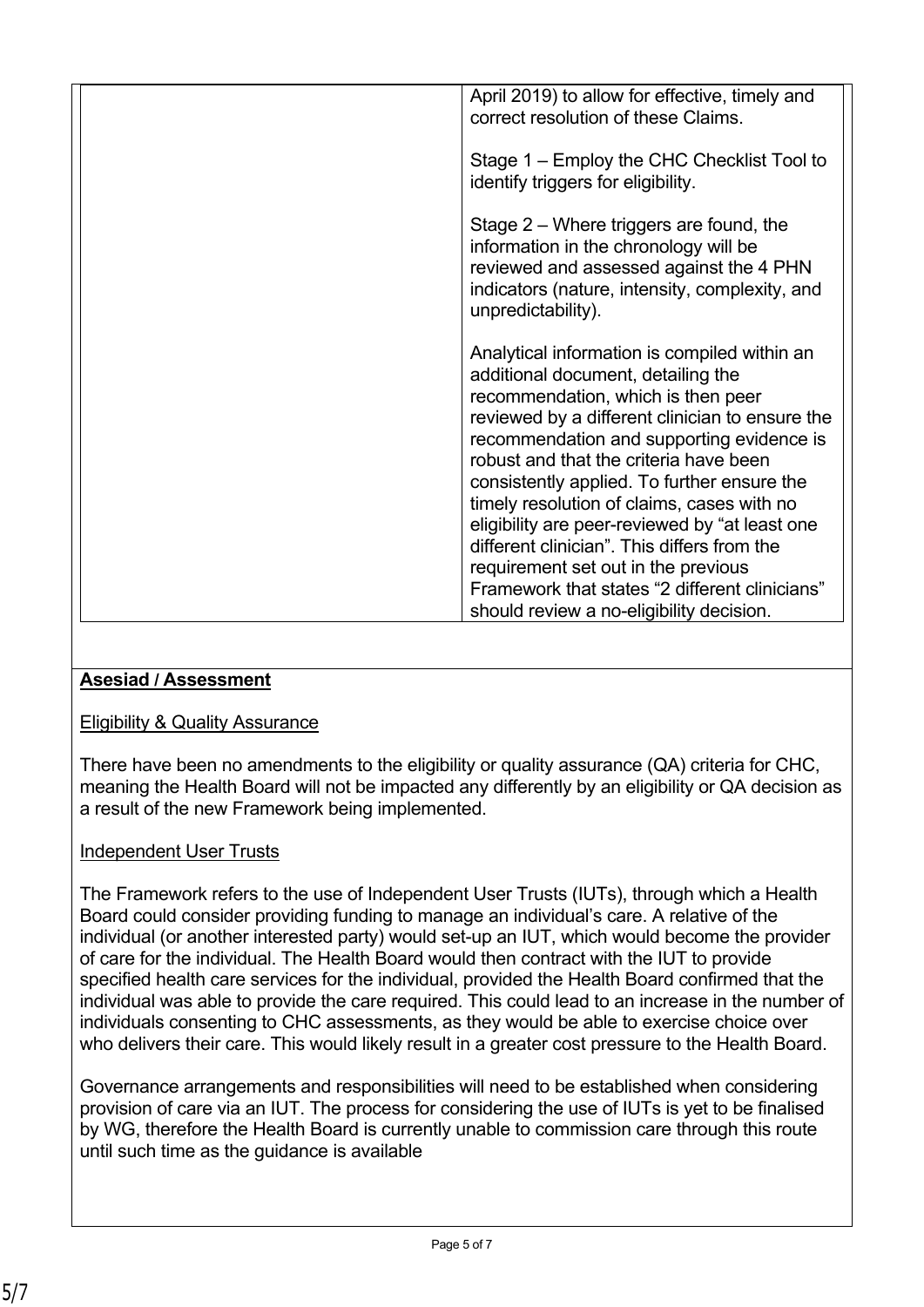#### Performance Reporting

As yet, the performance reporting requirements have not been published, therefore the Health Board is currently unable to develop mechanisms for the capture and reporting of KPIs relating to the revised CHC Framework.

#### **Training**

The Health Board is currently developing two local training packages (a foundation one and standard one) relating to the new Framework. This will be referenced in all training sessions with staff members who will need to use / reference the Framework (including Social Care colleagues), to ensure compliance with the new requirements. The training packages cannot currently be finalised, however, the Health Board is awaiting clarity from WG on some of the changes that have been made to the Framework.

Associated operational documents have been amended to reflect the changes made within the Framework, including nursing needs assessment templates, consent forms and retrospective review templates.

#### **Argymhelliad / Recommendation**

The Board is asked to:

- Take assurance from the ongoing work with Welsh Government and Health and Social Care colleagues to ensure social compliance with the requirements set out in the new Continuing Health Care (CHC) Framework;
- Note that further assurance will follow, post-implementation of the Framework, with specific reference being made to the use of Independent User Trusts (IUTs), performance reporting, and training.

| Amcanion: (rhaid cwblhau)<br><b>Objectives: (must be completed)</b>  |                                           |
|----------------------------------------------------------------------|-------------------------------------------|
| Cyfeirnod Cofrestr Risg Datix a Sqôr                                 | Not Applicable                            |
| Cyfredol:                                                            |                                           |
| Datix Risk Register Reference and<br>Score:                          |                                           |
| Safon(au) Gofal ac lechyd:                                           | Governance, Leadership and Accountability |
| Health and Care Standard(s):                                         | 2. Safe Care                              |
|                                                                      | 3. Effective Care                         |
|                                                                      | 6. Individual care                        |
| <b>Amcanion Strategol y BIP:</b><br><b>UHB Strategic Objectives:</b> | All Strategic Objectives are applicable   |
| <b>Amcanion Cynllunio</b><br><b>Planning Objectives</b>              | All Planning Objectives Apply             |